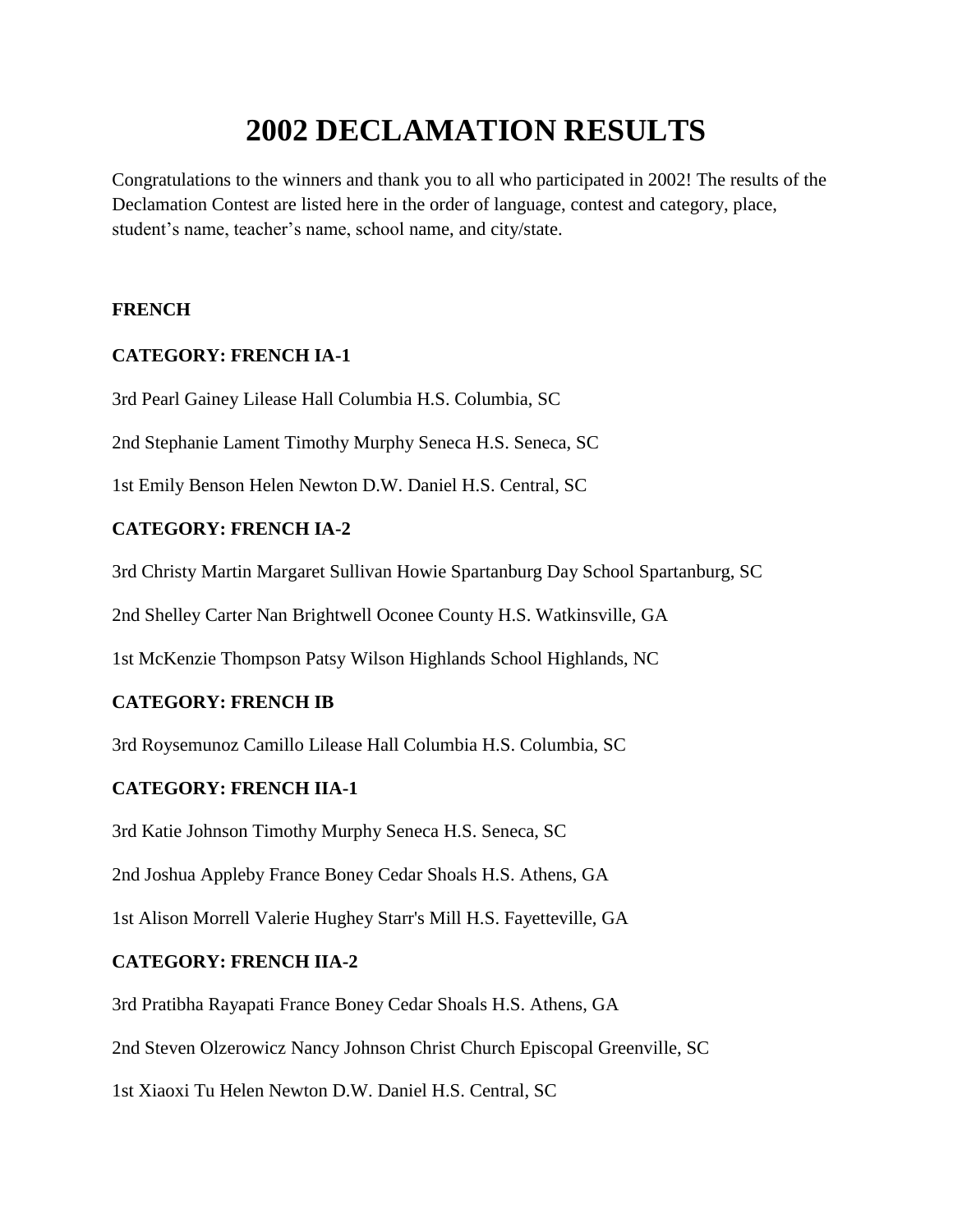## **CATEGORY: FRENCH IIA-3**

3rd Amy Alterman Dominique Bennett The Lovett School Atlanta, GA 2nd Shauntreal Ivey Anne Alberty Glenn Hills H.S. Augusta, GA 1st Elizabeth Szypulska Helen Newton D.W. Daniel H.S. Central, SC

## **CATEGORY: FRENCH IIA-4**

3rd Alexandra Beaumont Louise Stanford S.C. Govenor's School Greenville, SC

2nd Brittany Duncan Marie Scott Starr's Mill H.S. Fayetteville, GA

1st Anna Cote Margaret Sullivan Howie Spartanburg Day School Spartanburg,

## **CATEGORY: FRENCH IIA-5**

3rd Dorothy Rodenbeck Laura VanderHart The Lovett School Atlanta, GA

2nd Katy Betz Patsy Wilson Highlands School Highlands, NC

1st Mike Zhadkevich Margaret Sullivan Howie Spartanburg Day School Spartanburg, SC

## **CATEGORY: FRENCH IIA-6**

3rd Megan Watson Valerie Hughey Starr's Mill H.S. Fayetteville, GA

2nd Lyndsey Puckett Timothy Murphy Seneca H.S. Seneca, SC

1st Megan LaVere Martha Parris Walhalla H.S. Walhalla, SC

## **CATEGORY: FRENCH IIB**

1st Hassan Dawood Laura VanderHart The Lovett School Atlanta, GA

## **CATEGORY: FRENCH IIIA-1**

3rd Rhonda Durbin Margaret Sullivan Howie Spartanburg Day School Spartanburg, SC

2nd Hardie Calvert Dominique Bennett The Lovett School Atlanta, GA

1st Cheryl New Kathleen Porto McIntosh H.S. Peachtree City, GA

## **CATEGORY: FRENCH IIIA-2**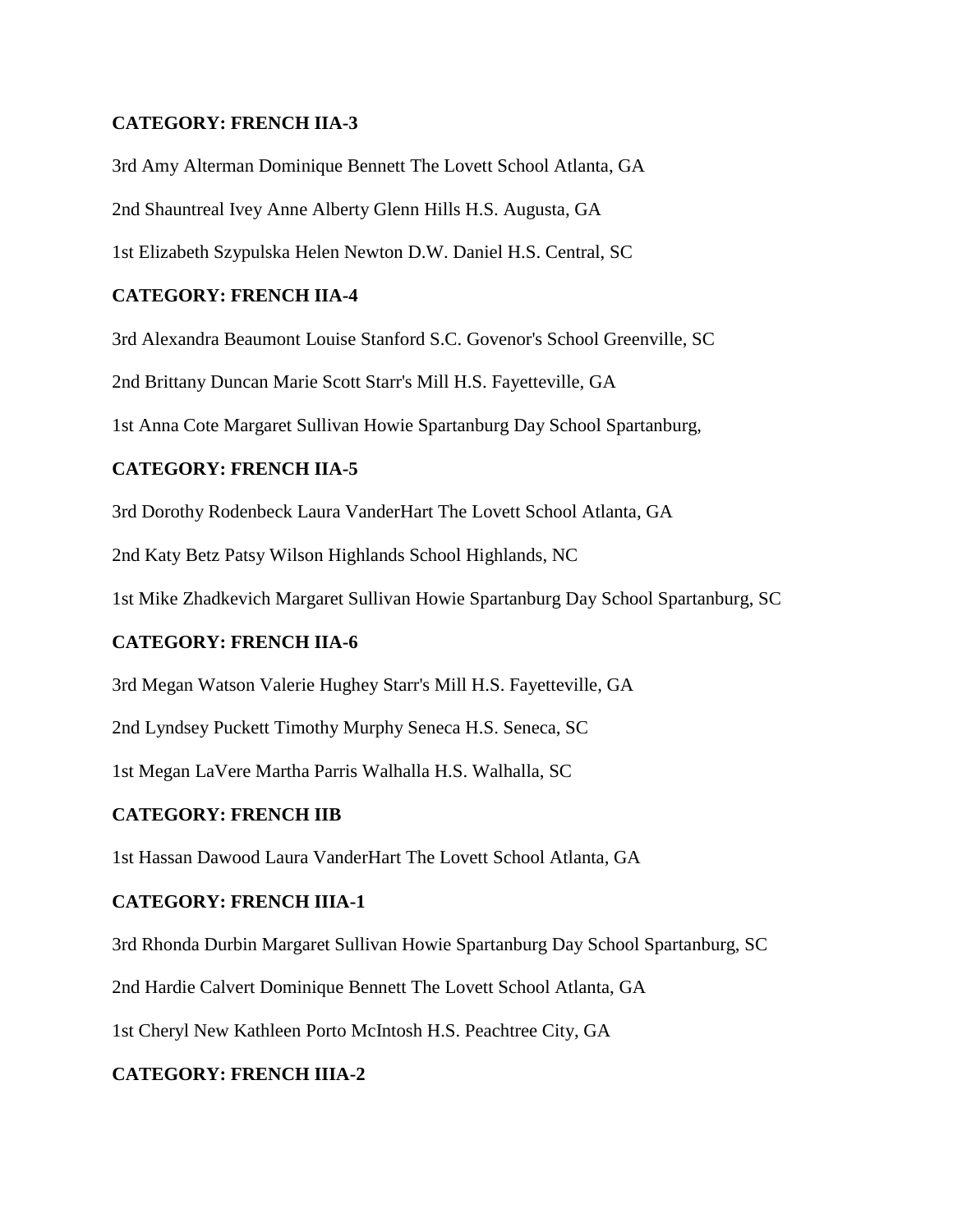3rd Amy Mixon Linda Soyars Midland Valley H.S. Langley, SC

2nd Juliann Ulbrich Kathleen Porto McIntosh H.S. Peachtree City, GA

1st Danielle Betras Margaret Sullivan Howie Spartanburg Day School Spartanburg, SC

## **CATEGORY: FRENCH IIIA-3**

2nd Allycia Floyd Lilease Hall Columbia H.S. Columbia, SC

1st Abigail Culin Helen Newton D.W. Daniel H.S. Central, SC

## **CATEGORY: FRENCH IIIA-4**

3rd Teng Lu Helen Newton D.W. Daniel H.S. Central, SC

2nd Katelyn Love Helene Robinson Southside H.S. Greenville, SC

1st Nichole Joslin Martha Parris Walhalla H.S. Walhalla, SC

## **CATEGORY: FRENCH IIIB**

3rd Corie Burleson Margaret Sullivan Howie Spartanburg Day School Spartanburg, SC

2nd Selim Nehdi Helene Robinson Southside H.S. Greenville, SC

1st Stephanie Sawda Margaret Sullivan Howie Spartanburg Day School Spartanburg, SC

#### **CATEGORY: FRENCH IVA-1**

3rd Lydia Dorsey Dominique Bennett The Lovett School Atlanta, GA

2nd Anne-Marie Swad Margaret Sullivan Howie Spartanburg Day School Spartanburg, SC

1st Cindy Youssef Helene Robinson Southside H.S. Greenville, SC

#### **CATEGORY: FRENCH IVA-2**

3rd Elsa Crowley Margaret Sullivan Howie Spartanburg Day School Spartanburg, SC

2nd Michelle Domanico Dominique Bennett The Lovett School Atlanta, GA

1st Halie Morris Emily Dowd Clarke Central H.S. Athens, GA

## **CATEGORY: FRENCH IVA-3**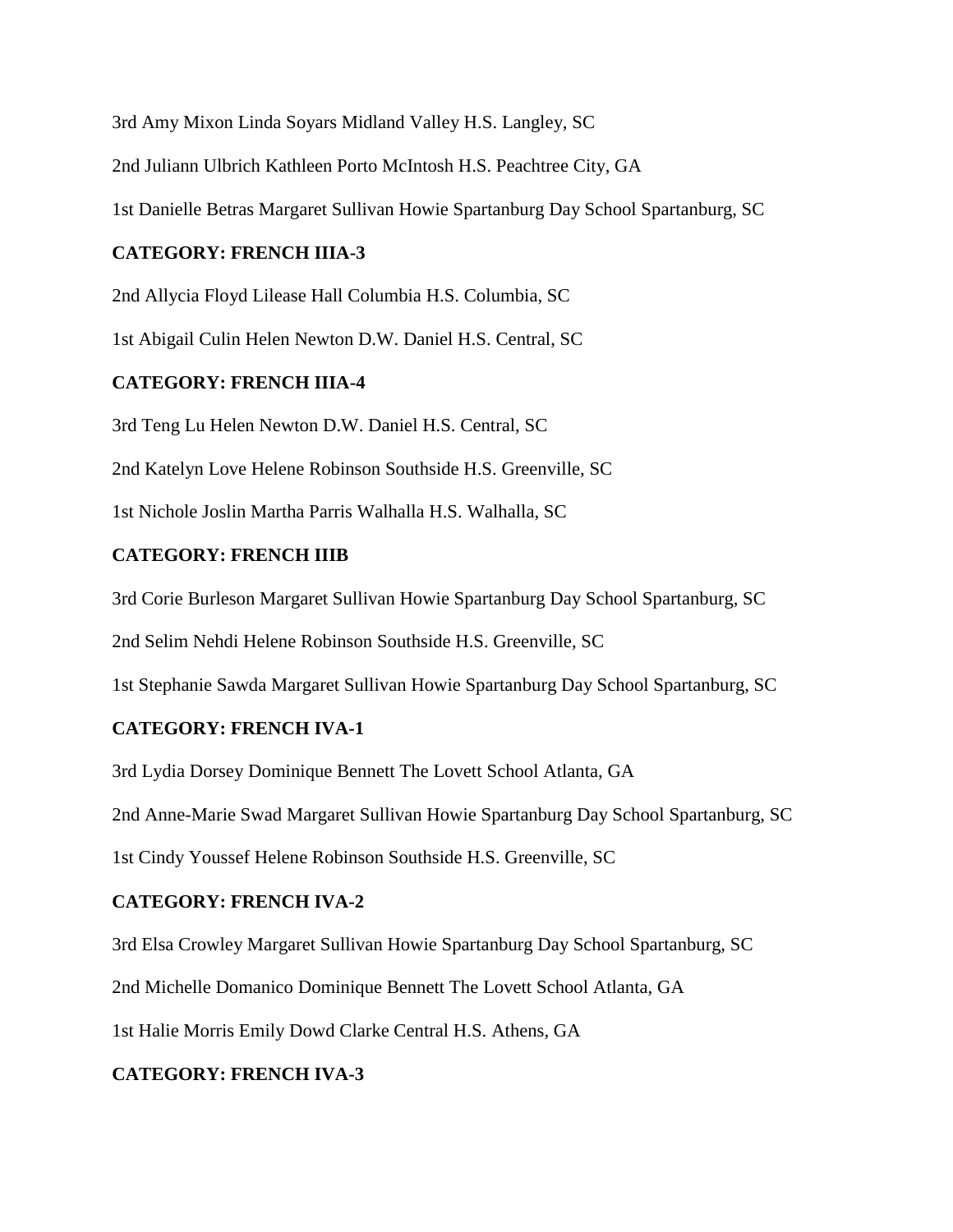3rd Tiffany Hinson Marie Scott Starr's Mill H.S. Fayetteville, GA

2nd Jasmin Urban Helene Robinson Southside H.S. Greenville, SC

1st Mary Maloney Helen Newton D.W. Daniel H.S. Central, SC

## **CATEGORY: FRENCH IVB**

2nd Alice Fairbank Dominique Bennett The Lovett School Atlanta, GA

1st Cecily Boggs Margaret Sullivan Howie Spartanburg Day School Spartanburg, SC

## **CATEGORY: FRENCH NATIVE**

2nd Anne-Sophie Romec Leslie Casey Greenville H.S. Greenville, SC

#### **GERMAN**

## **CATEGORY: GERMAN IA**

3rd Sarah Barnett Sarah Roda Spartanburg Day School Spartanburg, SC

2nd Halie Morris Charles Wooten Clarke Central H.S. Athens, GA

1st Smith Heavner Constance Witte D.W. Daniel H.S. Central, SC

#### **CATEGORY: GERMAN IB**

2nd Margaret Jamison Kathleen Dickel D.W. Daniel H.S. Central, SC

1st Claire Greenstein Constance Witte D.W. Daniel H.S. Central, SC

## **CATEGORY: GERMAN IIA-1**

3rd Michael Porter Kathleen Dickel D.W. Daniel H.S. Central, SC

2nd Katherine Turnage Sarah Roda Spartanburg Day School Spartanburg, SC

1st Katie Irby Michaela Claus-Nix The Lovett School Atlanta, GA

## **CATEGORY: GERMAN IIA-2**

3rd Eric Moretz Sarah Roda Spartanburg Day School Spartanburg, SC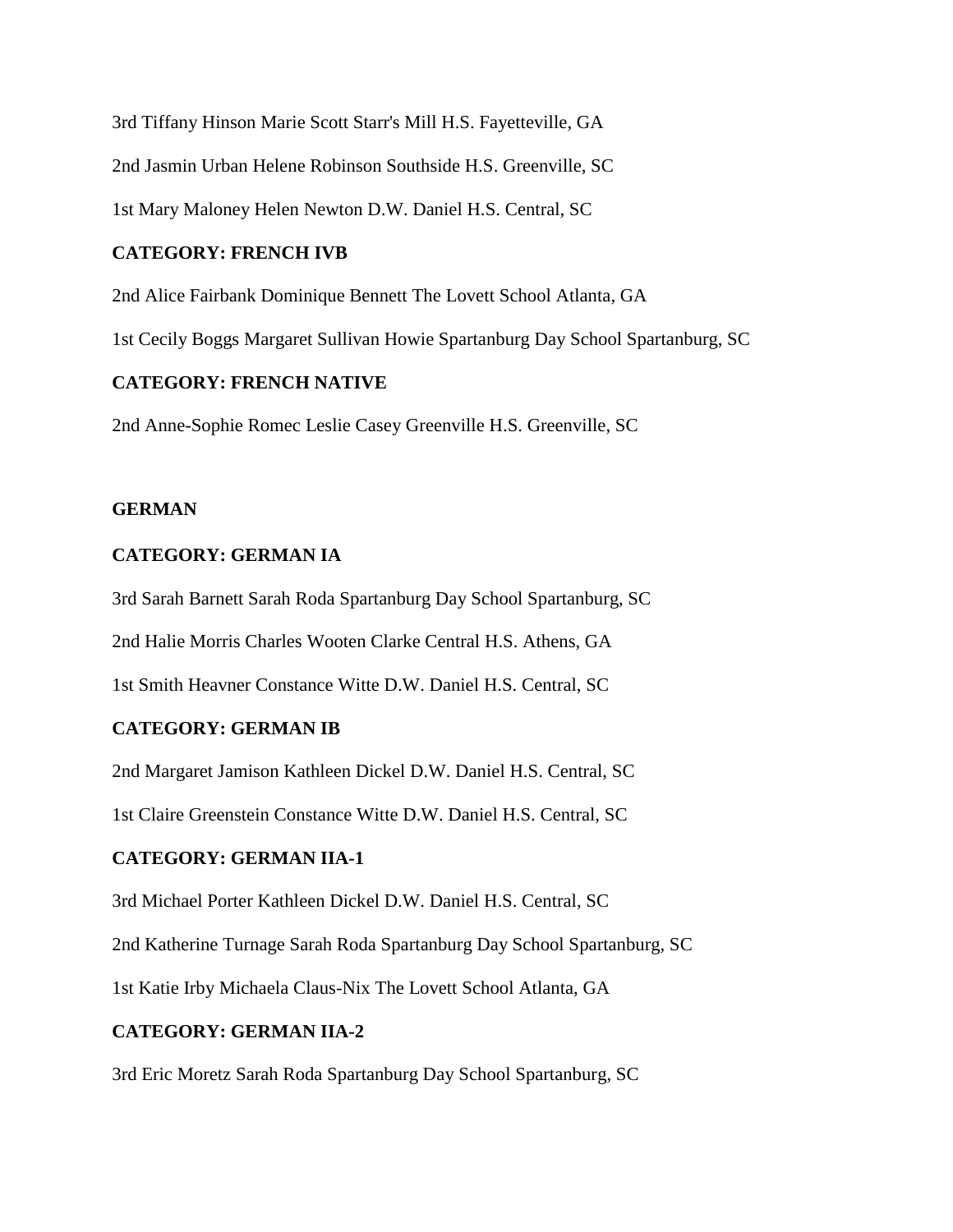2nd Adrian White Kathleen Dickel D.W. Daniel H.S. Central, SC

1st Christina Ulbrich Kevin Keough McIntosh H.S. Peachtree City, GA

## **CATEGORY: GERMAN IIB**

1st Aleksandra Echegoyen Kathleen Dickel D.W. Daniel H.S. Central, SC

## **CATEGORY: GERMAN IIIA-1**

3rd Ellen Cody Michaela Claus-Nix The Lovett School Atlanta, GA 2nd Mariana Haque Kathleen Dickel D.W. Daniel H.S. Central, SC

1st Jackie Montagne Sarah Roda Spartanburg Day School Spartanburg, SC

## **CATEGORY: GERMAN IIIA-2**

2nd Corey Lewson Sarah Roda Spartanburg Day School Spartanburg, SC

1st Emily Lelek Kathleen Dickel D.W. Daniel H.S. Central, SC

## **CATEGORY: GERMAN IIIB**

2nd Julia Kostreva Kathleen Dickel D.W. Daniel H.S. Central, SC

1st Paige Gibson Kathleen Dickel D.W. Daniel H.S. Central, SC

## **CATEGORY: GERMAN IVA-1**

3rd Alan Rusnak Kathleen Dickel D.W. Daniel H.S. Central, SC

2nd Andrew Davis Sarah Roda Spartanburg Day School Spartanburg, SC

1st Juliann Ulbrich Kevin Keough McIntosh H.S. Peachtree City, GA

# **CATEGORY: GERMAN IVA-2**

3nd Matthew Roberts Sarah Roda Spartanburg Day School Spartanburg, SC 2nd Heavner Kat Kathleen Dickel D.W. Daniel H.S. Central, SC 1st Bess Newton Michaela Claus-Nix The Lovett School Atlanta, GA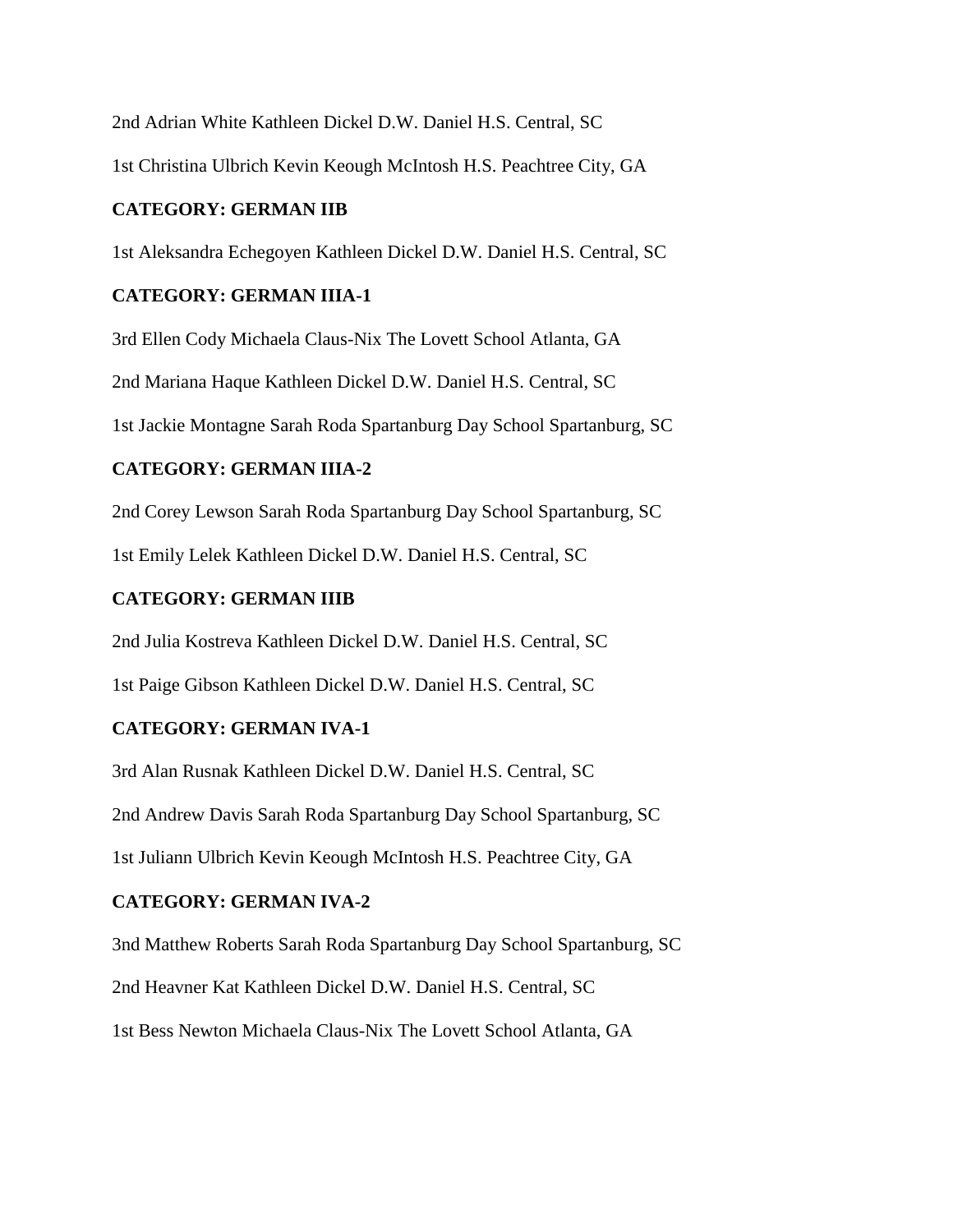#### **CATEGORY: GERMAN IVB**

3rd Anna Kosteva Kathleen Dickel D.W. Daniel H.S. Central, SC

2nd Aaron Yarbrough Kathleen Dickel D.W. Daniel H.S. Central, SC

1st Derek Long Sarah Roda Spartanburg Day School Spartanburg, SC

## **CATEGORY: GERMAN NATIVE**

1st Jasmin Urban Marion Grier Southside H.S. Greenville, SC

#### **ITALIAN-LATIN**

## **CATEGORY: ITALIAN IA**

1st Brittany Bachmann Marie Therese Nyguyen S.C. Governor's School Greenville, SC

#### **JAPANESE**

#### **CATEGORY: JAPANESE IA**

2nd Michael Garrett Hiroko Turner Glenn Hills H.S. Augusta, GA

1st Samantha Vandapuye Shiho Takeda Gilbert H.S. Gilbert, SC

## **CATEGORY: JAPANESE IIA**

3rd Christopher James Hiroko Turner Glenn Hills H.S. Augusta, GA

2nd Shane Padgett Shiho Takeda Gilbert H.S. Gilbert, SC

1st Johnathan Coffee Shiho Takeda Pelion H.S. Pelion, SC

## **CATEGORY: JAPANESE NATIVE**

1st Yasuhiro Takeshita Michi Shimura Riverside H.S. Greer, SC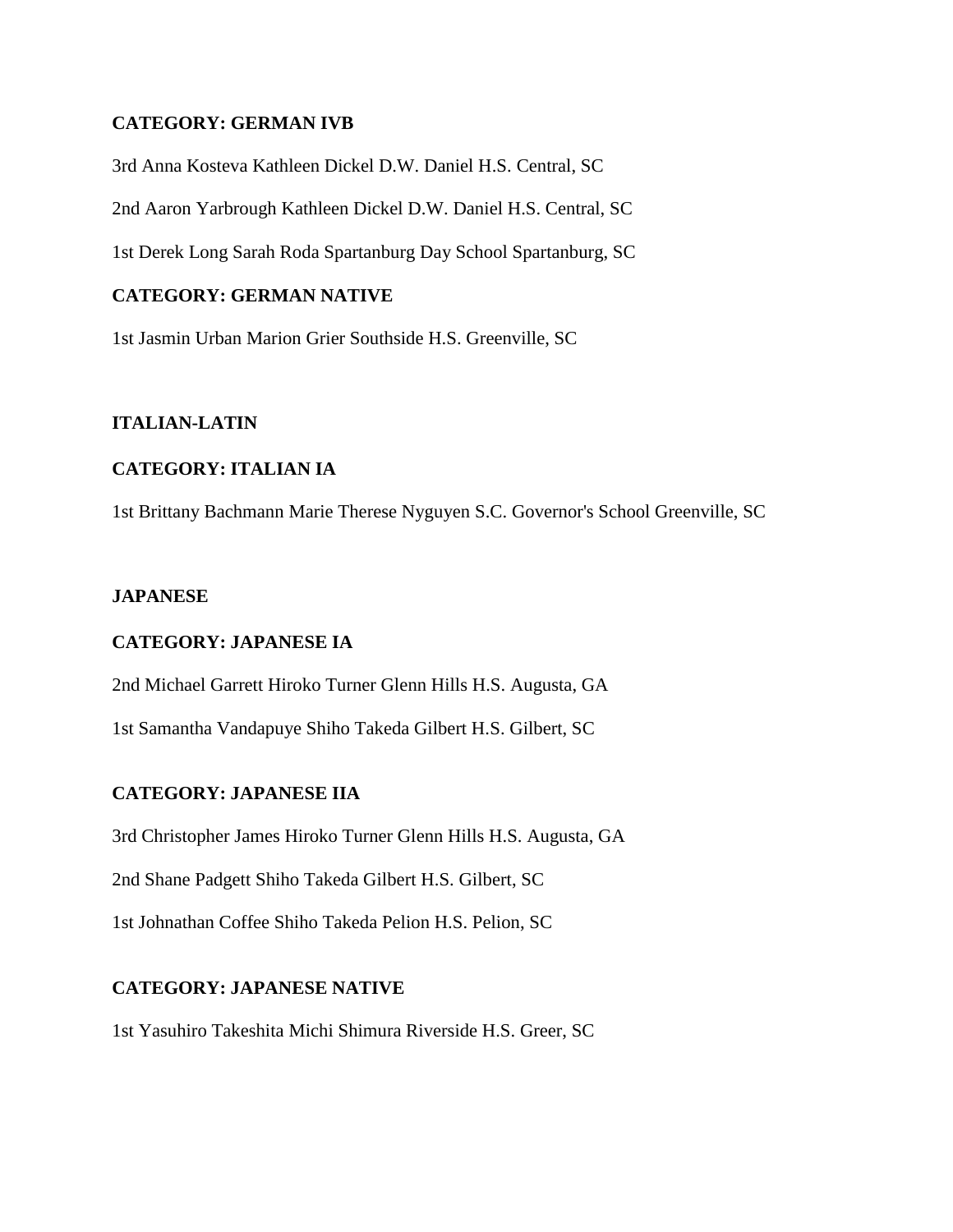#### **SPANISH**

#### **CATEGORY: SPANISH IA-1**

3rd Brooke Jenkins Melissa Drummond St. Paul's Spartanburg, SC

2nd Mikael Templeton Gale Ashmore D.W. Daniel H.S. Central, SC

1st Hannibal Davis Zuleika Hernández Spring Valley H.S. Columbia, SC

## **CATEGORY: SPANISH IA-2**

3rd Susanna Parrish Kathy Trakas Spartanburg Day School Spartanburg, SC

2nd Julia Peay Debbie Maclin Columbia H.S. Columbia, SC

1st Jacob Richardson Hardeman Lynndale Habersham Central H.S. Mt. Airy, GA

## **CATEGORY: SPANISH IA-3**

3rd Imani Newborn Gloria Ham Spring Valley H.S. Columbia, SC

2nd Whitney Hardy Karen Dean McIntosh H.S. Peachtree City, GA

1st Matt Freeman Tracey Ward Walhalla H.S. Walhalla, SC

## **CATEGORY: SPANISH IB**

3rd Ivy Foster Kathy Trakas Spartanburg Day School Spartanburg, SC 2nd Philip LaTourette Melissa Drummond St. Paul the Apostle Spartanburg, SC 1st Jessica Ortega Tracey Ward Wahalla H.S. Wahalla, SC

#### **CATEGORY: SPANISH IIA-1**

3rd Omar Ghosheh Salima Bacchus Cedar Shoals H.S. Athens, GA

2nd Samantha Jaeger Deborah Tate Southside H.S. Greenville, SC

1st Joy Lammie Rosa Muñoz Crestwood H.S. Sumter, SC

#### **CATEGORY: SPANISH IIA-2**

3rd Crystal Ivey Lores Hauck Habersham Central H.S. Mt. Airy, GA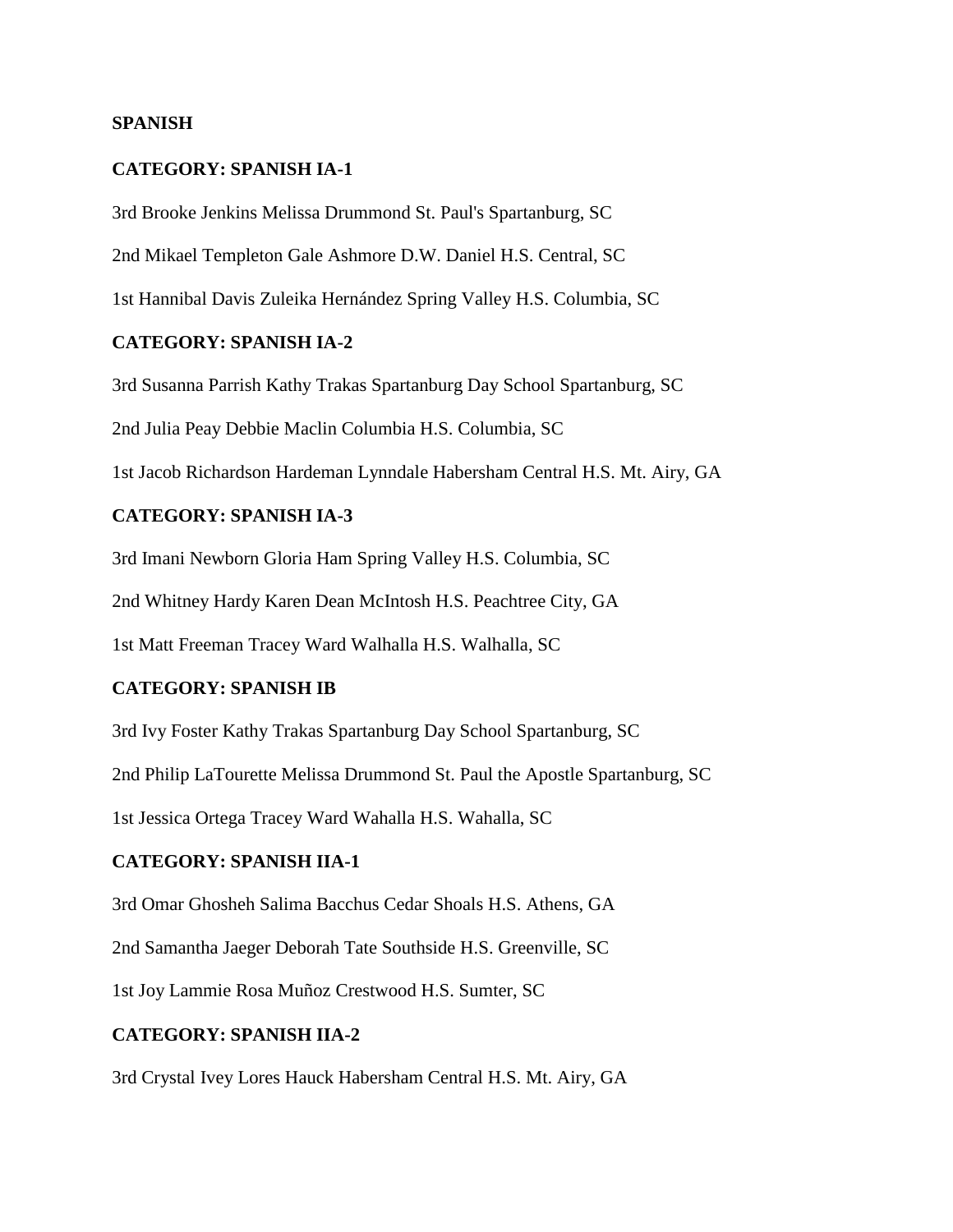2nd Alfred Custer Gale Ashmore D.W. Daniel H.S. Central, SC

1st Juliann Ulbrich Lector Zamore McIntosh H.S. Peachtree City, GA

## **CATEGORY: SPANISH IIA-3**

3rd Diana Worth Shannon Knight McIntosh H.S. Peachtree City, GA 2nd Katelyn Love Lisa Greene Southside H.S. Greenville, SC 1st Jessica Harris Gale Ashmore D.W. Daniel H.S. Central, SC

## **CATEGORY: SPANISH IIA-4**

3rd Kelly Bowers Tracey Ward Walhalla H.S. Walhalla, SC

2nd Jessie Thompson Mary O'Brien Starr's Mill H.S. Fayetteville, GA

1st Rhonda Grant Kathy Trakas Spartanburg Day School Spartanburg, SC

# **CATEGORY: SPANISH IIA-5**

3rd Cullen Cooke Ruth Higson Midland Valley H.S. Langley, SC

2nd Camilette Frederick Scott Hawkins Butler H.S. Augusta, GA

1st Amber Wray Kathy Trakas Spartanburg Day School Spartanburg, SC

## **CATEGORY: SPANISH IIA-6**

2nd Heather Mahaffey Mary O'Brien Starr's Mill H.S. Fayetteville, GA

1st Will Halicks Melanie Dykes McIntosh H.S. Peachtree City, GA

## **CATEGORY: SPANISH IIB**

3rd Desireé Gomez Kathy Trakas Spartanburg Day School Spartanburg, SC

2nd Valerie Narvaez Deborah Tate Southside H.S. Greenville, SC

1st Lauren Meeks Kathy Trakas Spartanburg Day School Spartanburg, SC

# **CATEGORY: SPANISH IIIA-1**

2nd Jeremy Zhang Lisa Greene Southside H.S. Greenville, SC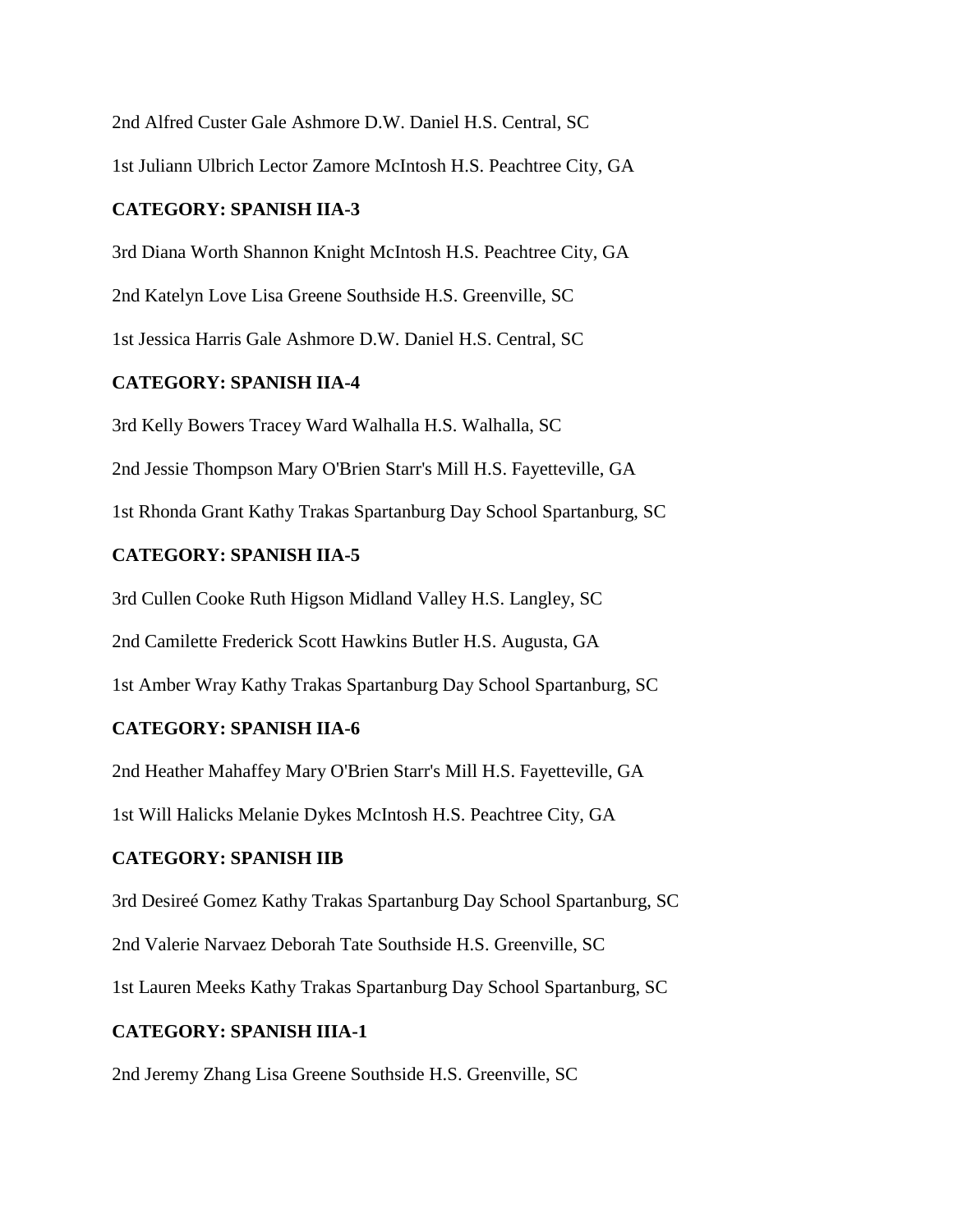1st Cristie Hatfield Gloria Ham Spring Valley H.S. Columbia, SC

# **CATEGORY: SPANISH IIIA-2**

3rd Brittany Poore Tracey Ward Walhalla H.S. Walhalla, SC

2nd Magda Garcia Rosa Muñoz Crestwood H.S. Sumter, SC

1st Nikhil Bumb Lisa Greene Southside H.S. Greenville, SC

# **CATEGORY: SPANISH IIIA-3**

3rd Stacy Mize Deborah Tate Southside H.S. Greenville, SC

2nd Connie Garces Meredith Sargent Southside H.S. Greenville, SC

1st Thomasina Hall Louise Stanford S.C. Governor's School Greenville, SC

# **CATEGORY: SPANISH IIIA-4**

1st Rachel Harmon Edwin Pérez Cross Creek H.S. Augusta, GA

## **CATEGORY: SPANISH IIIB**

3rd Austen Camp Kathy Trakas Spartanburg Day School Spartanburg, SC 2nd Alex Galliot Kathy Trakas Spartanburg Day School Spartanburg, SC 1st Rocio Santibanez Tracey Ward Walhalla H.S. Walhalla, SC

## **CATEGORY: SPANISH IVA-1**

3rd Halie Morris James Jones Clarke Central H.S. Athens, GA

2nd Shalini Bumb Lisa Greene Southside H.S. Greenville, SC

1st Grace Lopez Kathy Trakas Spartanburg Day School Spartanburg, SC

## **CATEGORY: SPANISH IVA-2**

3rd Karin Valiani Faith Davis Starr's Mill H.S. Fayetteville, GA 2nd Jael Gilreath Jennifer Kappel Christ Church Episcopal Greenville, SC 1st Nicole Nissen Lector Zamore McIntosh H.S. Peachtree City, GA